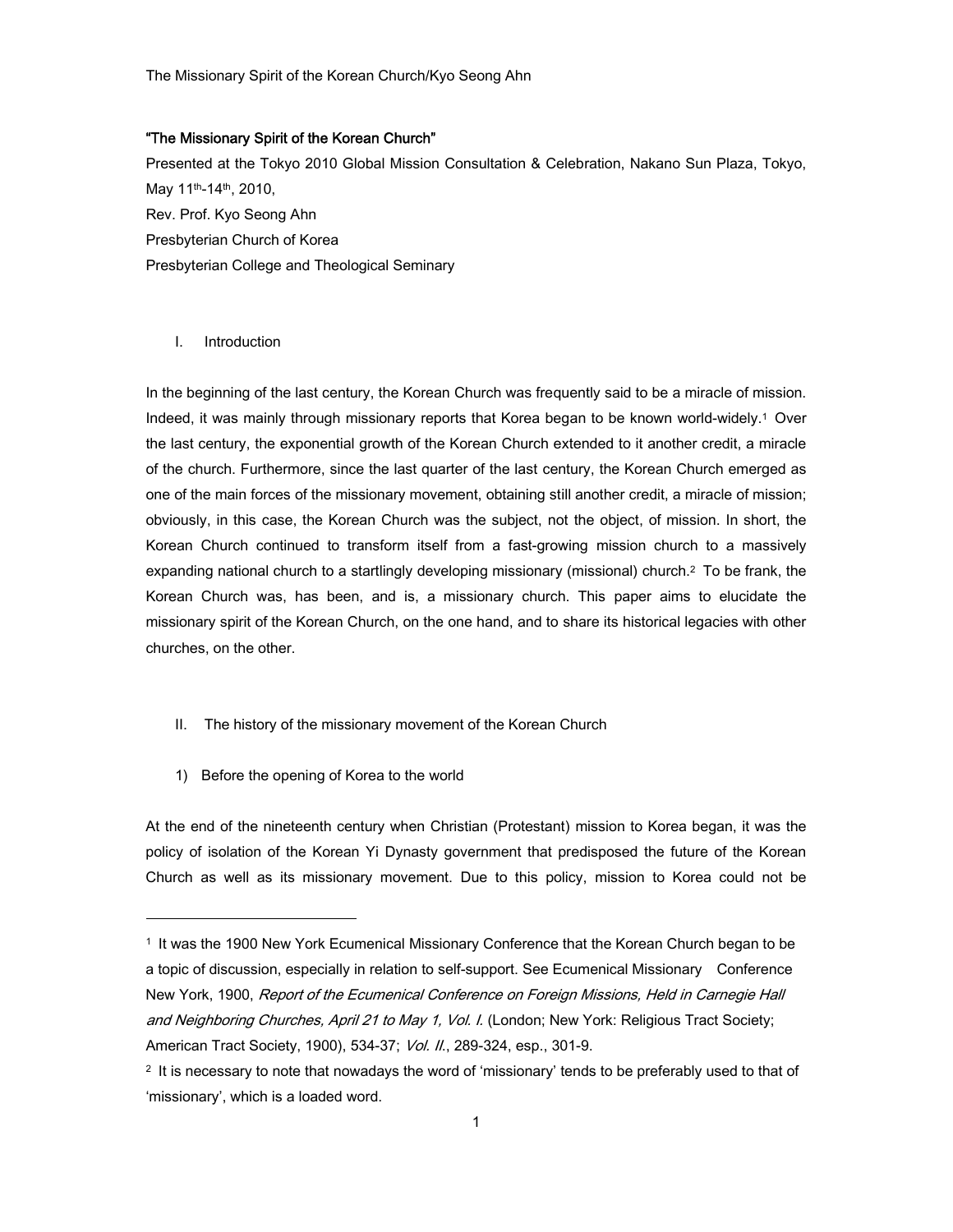implemented in a normal way in which the commencement of the church came with the arrival of missionaries. Circumstances dictated that missionaries who were to reach out to Korea, mostly working in China and Japan at the time, should have adopted more imaginative methods: some attempted to land on the Korean Peninsula, even at their own risk, distributing copies of the Chinese Bible to the Koreans; and others tried to mobilize the Koreans for mission who occasionally came out of the Korean Peninsula for various reasons such as internal trade. In Manchuria, John Ross, Scottish Presbyterian missionary originally sent for China, together with the Koreans, succeeded in translating the Bible into the Korean language, and a number of Korean Christians devoted themselves to distributing the Bible and building up the Christian communities within and without the Korean border. Thus, the first Korean church started as an overseas Korean community church and also established the tradition of being a self-evangelizing church. In other words, the Korean Christians were accustomed to evangelizing their own compatriots, wherever they were.

Meanwhile, in Japan, a Korean aristocrat called Yi Su-Jeong (or Soo Jung Lee)<sup>3</sup> who was baptized by an American Presbyterian missionary took the lead in the Christian movement.4 Besides taking leadership in translation of the Bible, evangelism and church planting, he appealed to American churches for the evangelization of Korea, which was known as the 'Korean Macedonian Call'.5 Although his precarious small Christian community mainly comprised of the higher echelons of society and short-lived, it revived in the beginning of the twentieth century, which finally grew into the Korean Christian Church in Japan(KCCJ), the first and only interdenominational Korean church.

#### 2) From the opening of Korea to the Liberation

-

With the opening of Korea to the world in the last quarter of the nineteenth century, missionaries flocked to Korea. They could utilize the legacy of the Christian mission done before the opening of Korea such as the Bible and self-evangelized Korean Christians.<sup>6</sup> After a decade of eventful but unprofitable years, they could make a real breakthrough in their ministry.7 However, it was the Korean Christians who attained the substantial growth of the Korean Church, while missionaries attempted to

<sup>3</sup> His name is 'Rijutei' in Japanese, by which he was more widely known.

<sup>4</sup> Kyo Seong Ahn, "Mission in Unity: An Investigation into the Question of Unity As It Has Arisen in the Presbyterian Church of Korea and Its World Mission" (Unpublished Ph.D. Dissertation, University of Cambridge, 2008), 11.

<sup>&</sup>lt;sup>5</sup> Rijutei, "Rijutei to the Christians of America, Greeting", *The Missionary Review* (Mar. 1884), 145-46.

<sup>&</sup>lt;sup>6</sup> We may add one more thing, that is, pre-understanding of Christianity through the Korean Catholic Church. See Kyo Seong Ahn, "The Genesis of World Mission of the Presbyterian Church of Korea" (Unpublished M.Phil. Thesis, University of Cambridge, 2004), 15.

<sup>&</sup>lt;sup>7</sup> Arthur J. Brown, "A Memoir dated October 23, 1916" in Insoo Kim, ed. & tr., Rev. Underwood's Missionary Letters, 1885-1916 (Seoul: Presbyterian College and Theological Seminary, 2002), 1189.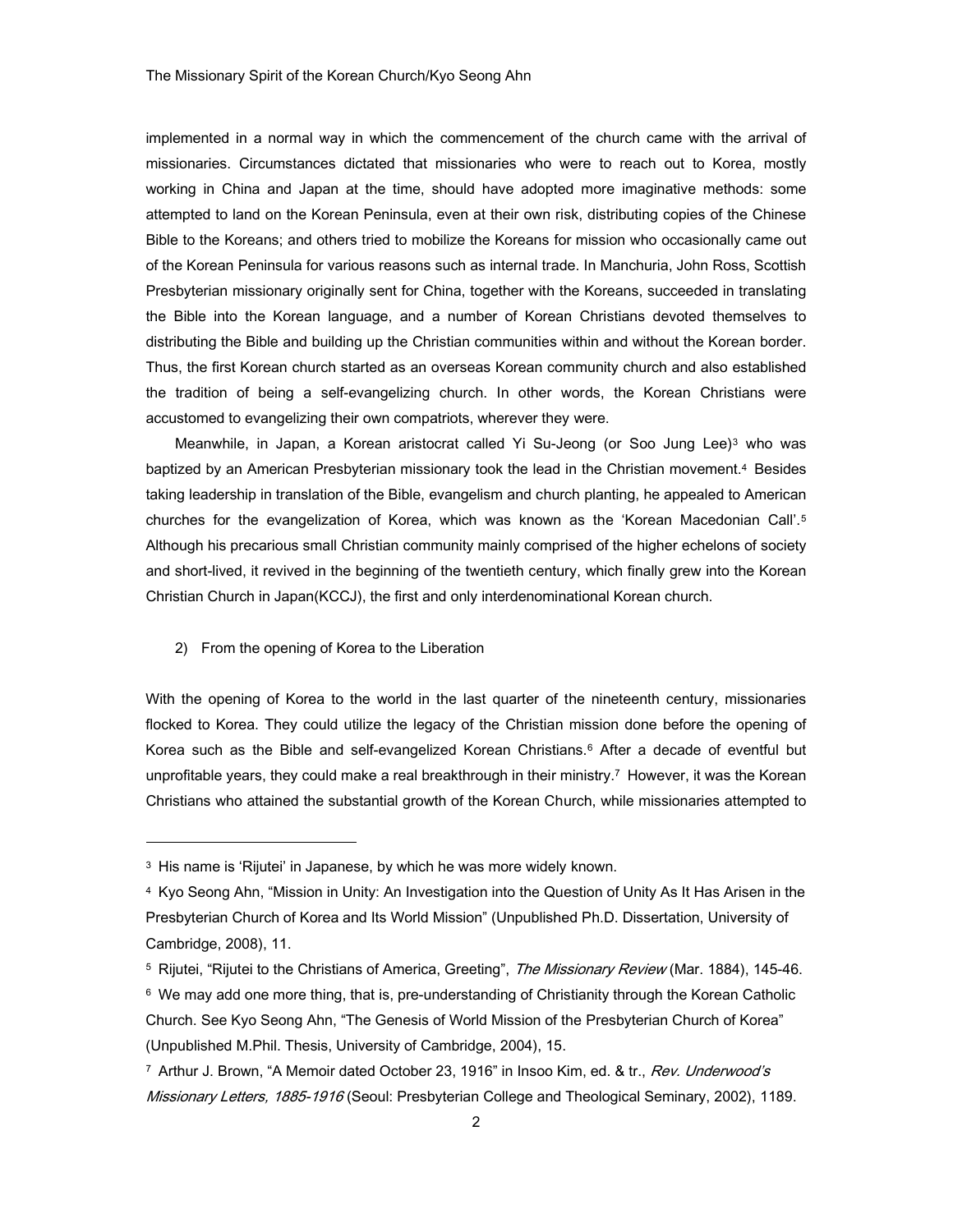devise the ecclesiastical structure.8 Martha Huntley, a former missionary to Korea, even argues that the inexperience of the first generation of missionaries could partially save them from paternalism and promote the participation of national Christians in ministry.<sup>9</sup> She maintains that:

I cannot speak for later generations of missionaries, but the pioneers worked in tandem with Koreans from the beginning. They were simply too young and too green to be paternalistic; it was the Koreans who taught their young missionary teachers. Even before the first Protestant missionary arrived, there was a church in Korea in the sense of a century of Catholic witness and martyrdom, in individual Korean believers who had accepted the faith in Manchuria and Japan, and in the Holy Spirit long at work. While the missionaries were catalysts and in some cases enablers, the Koreans were the primary agents of evangelism. Koreans participated in all aspects of the work, laboring beside the missionaries in writing the Bible, compiling hymnals, translating textbooks, teaching classes, caring for the ill, building the church building, preaching the Word and making the rules. As in the case of women missionaries, Korean church leaders were underpaid and underacknowledged, but they were valued and very real partners in the mission enterprise.10

As has been clarified from the quotation, most scholars agree that for the growth of the Korean Church, there were several reasons such as *preparatio evangelica*, missionaries' effort, and nationals' initiative.11 In this sense, it can be said that the Korean Christians were seasoned evangelists who were ready to evangelize.

Considering its remarkable success in self-propagation and self-support, the result that the Korean Church could enjoy self-government at a relatively early date was a foregone conclusion. With the establishment of the national church, the Korean Church began its missionary work in various ways: firstly, for the Koreans in the uttermost part of Korea; secondly, for the Korean diasporas in China (esp., Manchuria), Japan, Russia (esp., Maritime Province), the U.S.A. (esp., the Hawaii Islands), and even Mexico; and lastly, even for foreigners in a neighboring country, that is, China. Using new missiological terminology, these diverse works can be classified as national saturation mission, diaspora mission, and cross-cultural mission.

The Korean Presbyterian Church (the Presbyterian Church of Korea, hereafter PCK), the largest church in Korea, was a key player of the missionary movement in the period under consideration. It was involved in all of the three types of mission, and led the movement. On the other hand, the

-

<sup>8</sup> Kyo Seong Ahn, "The Genesis of World Mission", 19.

<sup>9</sup> Ibid.

<sup>&</sup>lt;sup>10</sup> Martha Huntley, To Start a Work: The Foundations of Protestant Mission in Korea, 1884-1919 (Seoul: Publishing House, The Presbyterian Church of Korea, 1987), xi-xii.

<sup>11</sup> Kyo Seong Ahn, "The Genesis of World Mission", 15.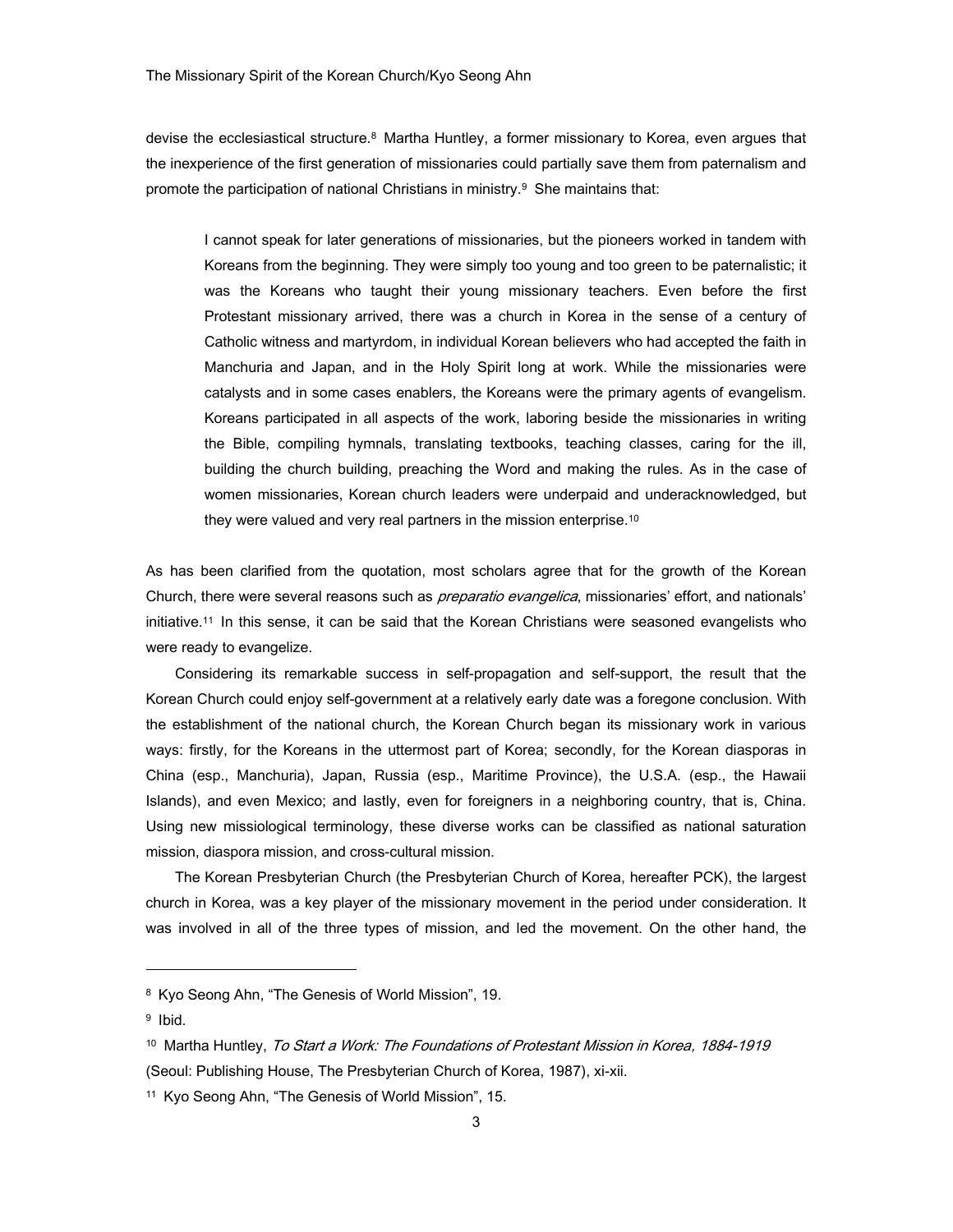Church of Christ in Korea (a primordial Baptist church), and the Korean Methodist churches also participated mainly in the first and second types of mission.

Take the case of the PCK. With the establishment of the All-National Presbytery in 1907, it began its first official missionary ministry, Mission to the Jeju Island, then better known as Quelpart.12 In the ensuing years, it gradually expanded its diaspora mission to the overseas Koreans, which some expatriate missionaries viewed as the expansion of domestic mission.13 With the establishment of the General Assembly in 1912, it commenced its first cross-cultural missionary ministry, Shandong Mission, in China.14 Thus, the Korean Church transformed itself from a self-evangelizing church to a self-missionizing church.<sup>15</sup> How could it be?

Scholars attempted to uncover the underlying reasons for this phenomenon. First, missionaries worked in Korea were enthusiastic for educating the Koreans into mission. Seong Hwan Kim maintains that American Presbyterian missionaries taught and became a role-model for world mission. He also argues that the American Presbyterian missionaries equipped the Korean Church for world mission, using various means. In particular, according to him, there is evidence that the curriculum of the Presbyterian Theological Seminary in the early twentieth century had already included courses relating to world mission.<sup>16</sup> Second, as noted above, the Korean Church was from the very beginning

13 Kyo Seong Ahn, "Diaspora Sayeogeul Uihan Diaspora Sinhag Seoseol [A Prolegomena of the Diaspora Theology for Diaspora Ministry]" (Unpublished Paper Presented at the Memorial Conference to Mark the 500<sup>th</sup> Anniversary of the Birth of John Calvin, The Korean Christianity Centennial Building, Seoul, November, 21, 2009), 16-24; "Hangug Gyohoeui Diaspora Jeongchaeg Hoegowa Jeonmang [The Retrospect and Prospect of the Diaspora Policy of the Korean Church]" (Unpublished Paper Presented at the Memorial Conference to Mark the Centennial of the Maritime Province Mission, Russia, Luce Center, Presbyterian College and Theological Seminary, April, 20, 2010), 21-34 (both in Korean).

14 Kyo Seong Ahn, "Hangug Gyohoe Choechoui Tamunhwagwon Seongyo, Sandong Seongyoui Yeogsajeog Uiui [The Historical Significance of Shandong Mission, the First Cross-Cultural Mission of the Korean Church]", Korea Missions Quarterly 9/2 (32) (Winter, 2009): 86-100 (in Korean).

15 Similarly, William D. Taylor suggests five "selfs" of the church, adding self-theologizing and selfmissiologizing to the historic three "selfs", self-supporting, self-propagating, and self-governing. See his "From Iguassu to the Reflective Practitioners of the Global Family of Christ", William D. Taylor, ed., Global Missiology for the 21<sup>st</sup> Century: The Iguassu Dialogue (Grand Rapids: Baker Academic, 2000), 6.

16 Seong Hwan Kim, "Joseongyohoeui Haeoeseongyo Yeogsawa Seongyodongin [The History of the

<sup>12</sup> Kyo Seong Ahn, "Hangug Gyohoe Seongyoui Giwone Gwanhan Sogo: Jeju Seongyowa Igipung Seongyosaui Saryeleul Jungsimeulo [Some Reflections on the Question of the Origin of the World Mission of the Korean Church: A Case Study of Jeju Mission of Rev. Lee Kipoong]", *Korea Missions* Quarterly 9/1 (31) (Autumn, 2009): 81-93 (in Korean).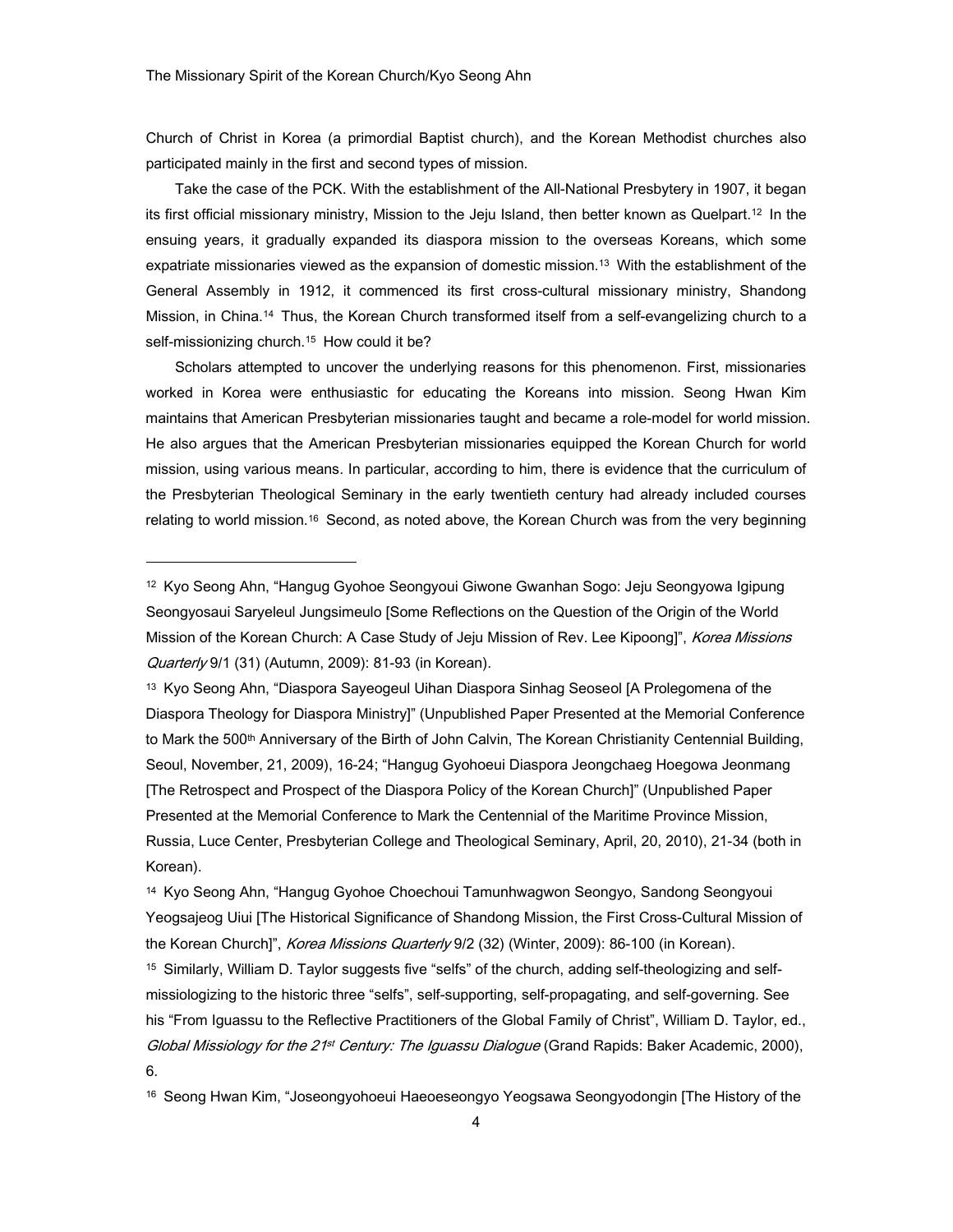a self-evangelizing church, and as meeting the need of ever-increasing Korean diasporas, it gradually widened the scope of evangelization, and finally started its cross-cultural ministry. Third, like other national churches, the Korean Church regarded as an affirmation of the nationalistic spirit its participation in world mission, which meant that it became one of sending churches.

What then do these initial missionary efforts of the PCK tell us? What historical legacies of the Korean missionary movement challenge other churches?<sup>17</sup> The first is that the rise of a missionary spirit was a way to affirm ecclesiastical independence. At the same time, this was closely related to the above-mentioned affirmation of the nationalistic spirit.18 For instance, the Rev. Gil Seon-Ju Gil(or Kil Sun Chu) stated that:

It is very difficult, in many respects, for the Korean Church to send missionaries to China. However, although we lost our nation, it is the most significant thing for us to be one of the nations doing world mission, by becoming a church to send overseas missionaries…In doing so, we can practice our faith, obeying the order of the Lord that "You have freely received, so freely give." We simply do our best to accomplish this.19

Foreign Mission of the Chosen [Korean] Church and its Motivation]" (Unpublished Paper Presented at the Tokyo 2010 Pre-consultation, Bangju Church, Seoul, March 20, 2010), 3 (in Korean). This paper is based on his Ph.D. Dissertation. See his "Ju Joseon Migugjangrogyoseongyosadeuli Hanguggyohoeui Haeoeseongyosayeoge Ggichin Yeonghyang [The Influence of the American Presbyterian Missionaries Working in Korea on the Foreign Missionary Ministry of the Korean Church]" (Unpublished Ph.D. Dissertation, Seoul Gidog University, 2008) (in Korean); Chang Young Kim, "The Contributions of the North American Presbyterian Missions to the Missionary Movement of the Korean Presbyterian Church, 1890-1939: A Historical Study" (Unpublished D.Miss. Dissertation, Reformed Theological Seminary, Jackson, Mississipi, 1997).

17 Although revised and enlarged, the points in the following paragraphs are based on my M.Phil. Thesis, "The Genesis of World Mission", 25-40 and Ph.D. Dissertation, "Mission in Unity", 64-73. 18 For instance, the Korean Presbyterian Church (the PCK) was listed in two parts of the report of the Alliance of Reformed Churches Holding the Presbyterian System (ARCPS, the precedent of the World Alliance of the Reformed Churches, WARC). On the one hand, ecclesiastically, it was placed under the section of Japan since Korea was then a colony of the Japanese empire. On the other hand, in terms of mission, it was separately placed under the section of sending churches. See J.R. Fleming, ed., Proceedings of the Twelfth General Council of the Alliance of Reformed Churches Holding the Presbyterian System, Held at Cardiff, 1925 (Edinburgh: Office of the Alliance, 1926), 327, 337. <sup>19</sup> Jin-Gyeong Gil, *Yeonggye Gil Seon-Ju [Kil Sun Chu]* (Seoul: Christian Literature Society, 1980), 243, my translation. See In Soo Kim, Protestants and the Formation of Modern Korean Nationalism, 1885-1920: A Study of the Contributions of Horace G. Underwood and Sun Chu Kil (New York: Peter Lang, 1996), 138.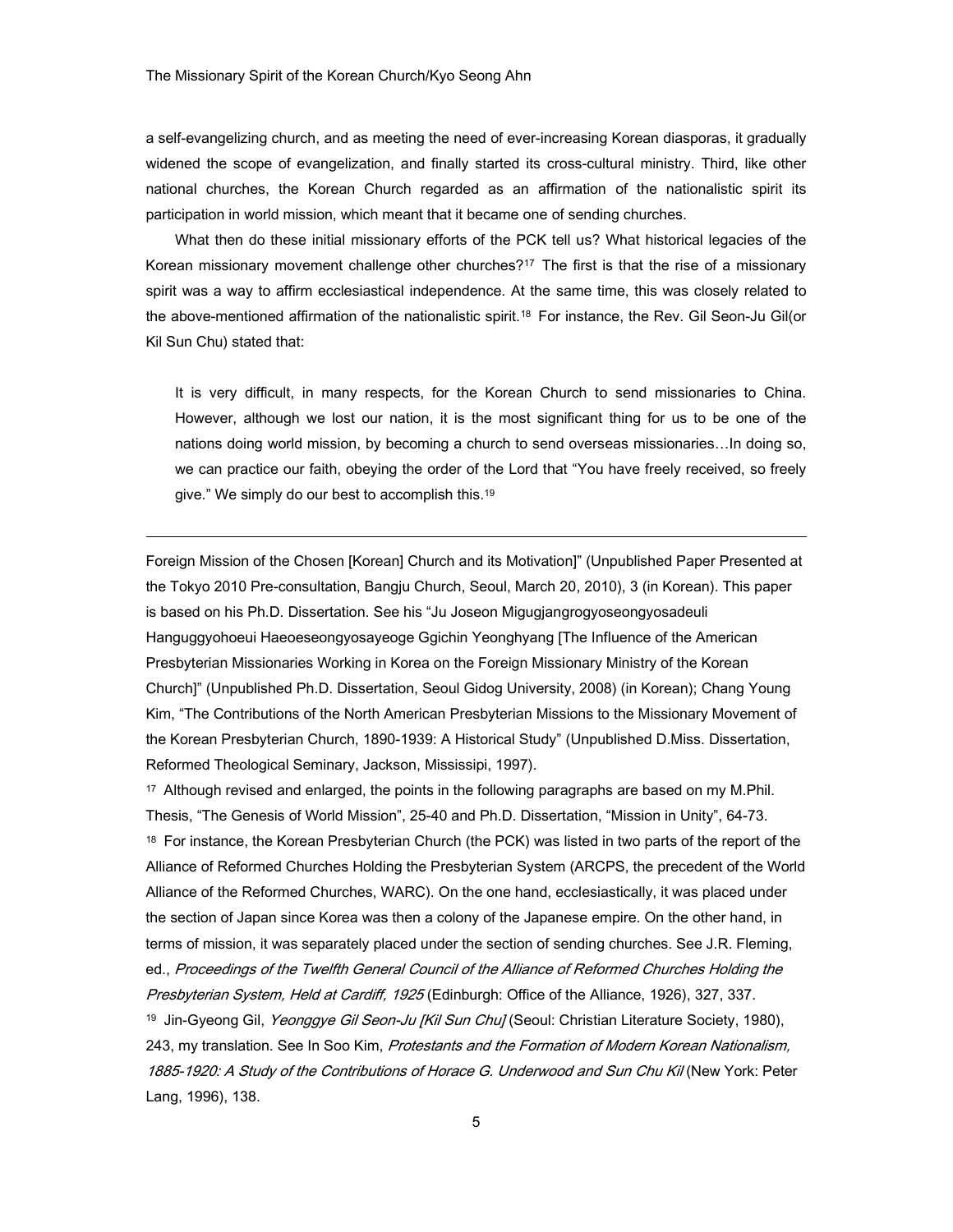The second is that the missionary work was a ministry of the whole church or a church-initiated mission. The leitmotif of the church-initiated mission runs through the history of the Korean missionary movement, and this is why we, Koreans, must be careful when we endeavor to learn lessons from the history of the western missionary movement in which interdenominational missionary societies, not denominational mission boards, have played a main role. As regards the Korean missionary movement, interdenominational missionary societies were not vigorous enough in their work until the last quarter of the twentieth century. The third is that it was carried out as a way of ecumenical mission (in a broader sense). For instance, Shandong Mission was planned and implemented by consensus among various parties concerned such as the Korean Church, the Chinese Church, and the Presbyterian Missions in China and Korea.<sup>20</sup> The fourth is the legacy of teamwork, although this legacy has not been faithfully followed in the missionary work of the post-liberation period. The last but not least is that the missionary work was done by the powerless, in this case, the colonized, not the colonists. Facing adverse circumstances such as poverty and colonization, the Korean Church dared to repay the debt of God's grace in sharing the Gospel with its neighboring country, China. Such indefatigable missionary spirit can be a model for other non-Western churches, which suffer from the false idea of mission that only the strong and the rich should do mission.

3) From the Liberation to the 1970s

-

In the aftermath of the Liberation, the Korean Church devoted itself to the reconstruction of the church and world mission. In spite of the post-liberation and post-bellum devastation, the Korean Church never forgot to obey the Great Commission, although it could do mission only in a limited capacity at the time. In particular, the PCK decided to resume world mission ministry at its first reconstructed General Assembly. In short, for the PCK, if there was no reconstruction of mission, there was no reconstruction of the church. However, in what context was the Korean Church to do mission?

 In the post-colonization period, national churches had to face the demand of the independence of nation, that of the church, and even that of mission. New circumstances exacted a new way of doing mission, and it is against this historical backdrop that the concept of ecumenical mission emerged. The message of the Lake Mohonk Conference aptly summaries the concept of ecumenical mission as follows.

<sup>&</sup>lt;sup>20</sup> In the similar vein, the Presbyterian Church in the U.S.A. included the case of Shandong Mission in the list of ecumenical mission in the report of the Lake Mohonk Conference on World Mission, which became a landmark event of the so-called ecumenical mission. See Report of the World Consultation of the Board of Foreign Missions of the Presbyterian Church in the U.S.A., Held at Mountain House, Lake Mohonk, New York - 22 April - 1 May, 1956 (mimeographed), 20-21.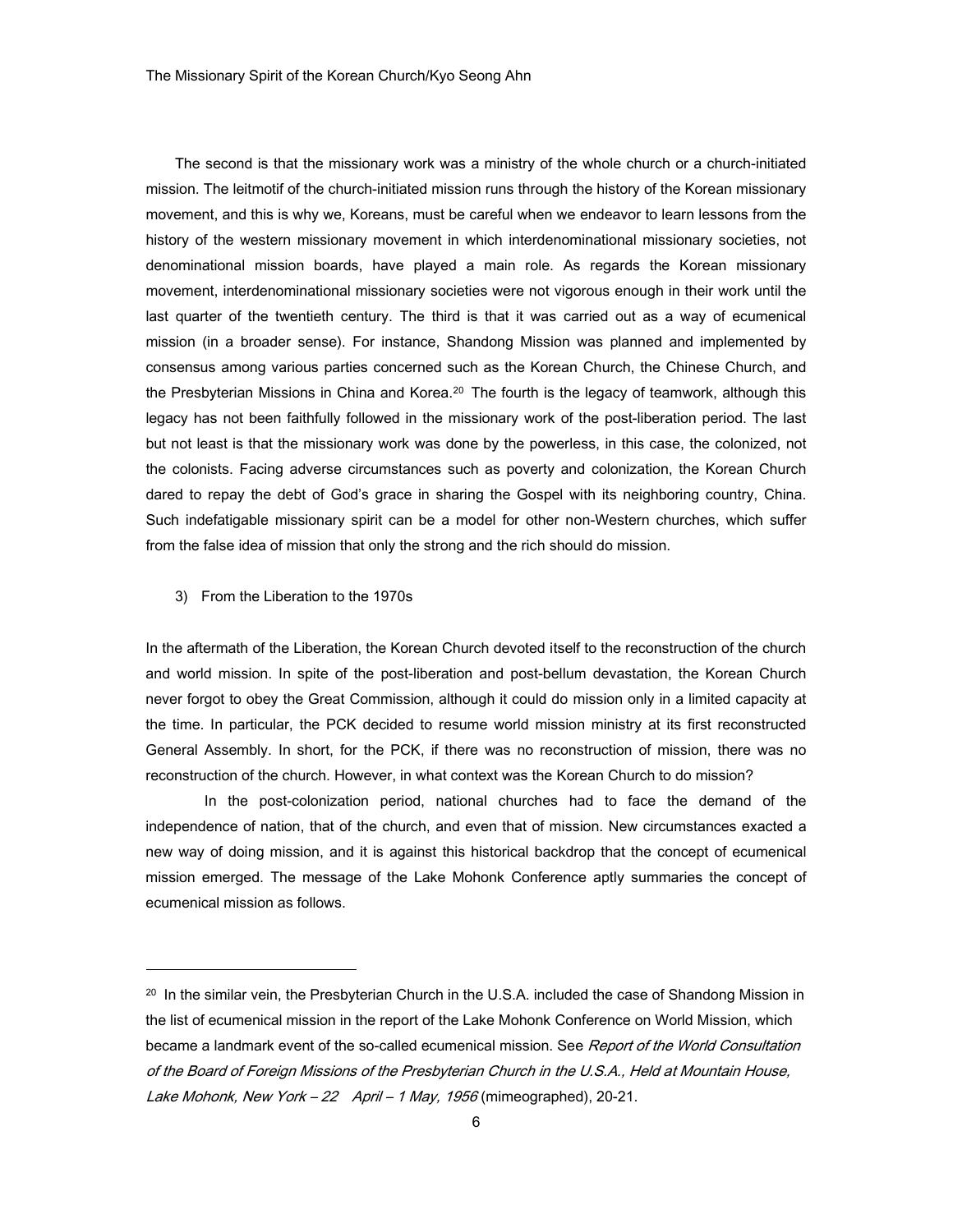In our consultation, as we have planned for the future, we have had borne in upon us this great truth: the privilege of a sending mission belongs to every Church, irrespective of nationality, culture or financial ability. Therefore, we call upon Churches everywhere to share both in carrying the Gospel across frontiers and in welcoming fraternal workers from other Churches to help win their own peoples to Christ. We are committed to ecumenical mission…We have faced the limitations of our relationships with each other and with other communions. In some areas the Church has as yet little missionary vision. Many Churches are only beginning to explore the way to integrate all missionary endeavor into the Church, both local and ecumenical. The danger that isolationism and separatism will impede united action has concerned us. But we firmly believe that, with the Holy Spirit guiding the Churches, nothing can deter us from fulfilling together our world Christian mission...Our sensitivity to the need of peoples is not keeping pace with their rising demand for justice, equality, and brotherhood. For this reason, we reject as inadequate any concept of ecumenicity which expresses itself solely in terms of organization. Ecumenical mission is the whole Church in the whole world releasing its whole life in dynamic mission, with the purpose of entering directly and vitally into an encounter with the world in the name of Jesus Christ. Too long the Church has ignored His command to be one in Him, that the world may believe. In the urgency of our time it dare do so no longer.21

As the quotation clarifies, the concept of ecumenical mission asks a new perspective of mission. First, it asks who does mission: churches, not missions. Second, it solicits ecumenical relations between

<sup>&</sup>lt;sup>21</sup> "A Message from the Consultation on Ecumenical Mission under the Auspices of the Presbyterian Church in the U.S.A.", *Report of the World Mission*, 16. For ecumenical mission, see John Smith, From Colonialism to World Christianity (Philadelphia: The Geneva Press, 1982); Donald Black, Merging Mission and Unity: A History of the Commission on Ecumenical Mission and Relations (Philadelphia: The Geneva Press, 1986); Daniel J. Adams, "The Biblical Basis for Mission, 1930- 1980", Martin E. Marty, ed., *Missions and Ecumenical Expressions* (Munich: K.G. Saur, 1993), 82-101 (This article was originally carried in The Journal of Presbyterian History 59:2 (Summer 1981): 161-77); William R. Hogg, New Day Dawning (New York: World Horizons, 1957). See also William R. Hogg, Ecumenical Foundations: A History of the International Missionary Council and Its Nineteenth-Century Background (New York: Harper & Brothers, Publishers, 1952), esp., 332-42; International Missionary Council, Missions under the Cross: Addresses Delivered at the Enlarged Meeting of the Committee of the International Missionary Council at Willingen, in Germany, 1952; with Statements Issued by the Meeting (London: Edinburgh House Press, 1953); Ronald K. Orchard, ed., The Ghana Assembly of the International Missionary Council, 28th December, 1957 to 8th January, 1958, Selected Papers, with an Essay on the Role of the I.M.C. (London: Edinburgh House Press, 1958), esp., 185-240.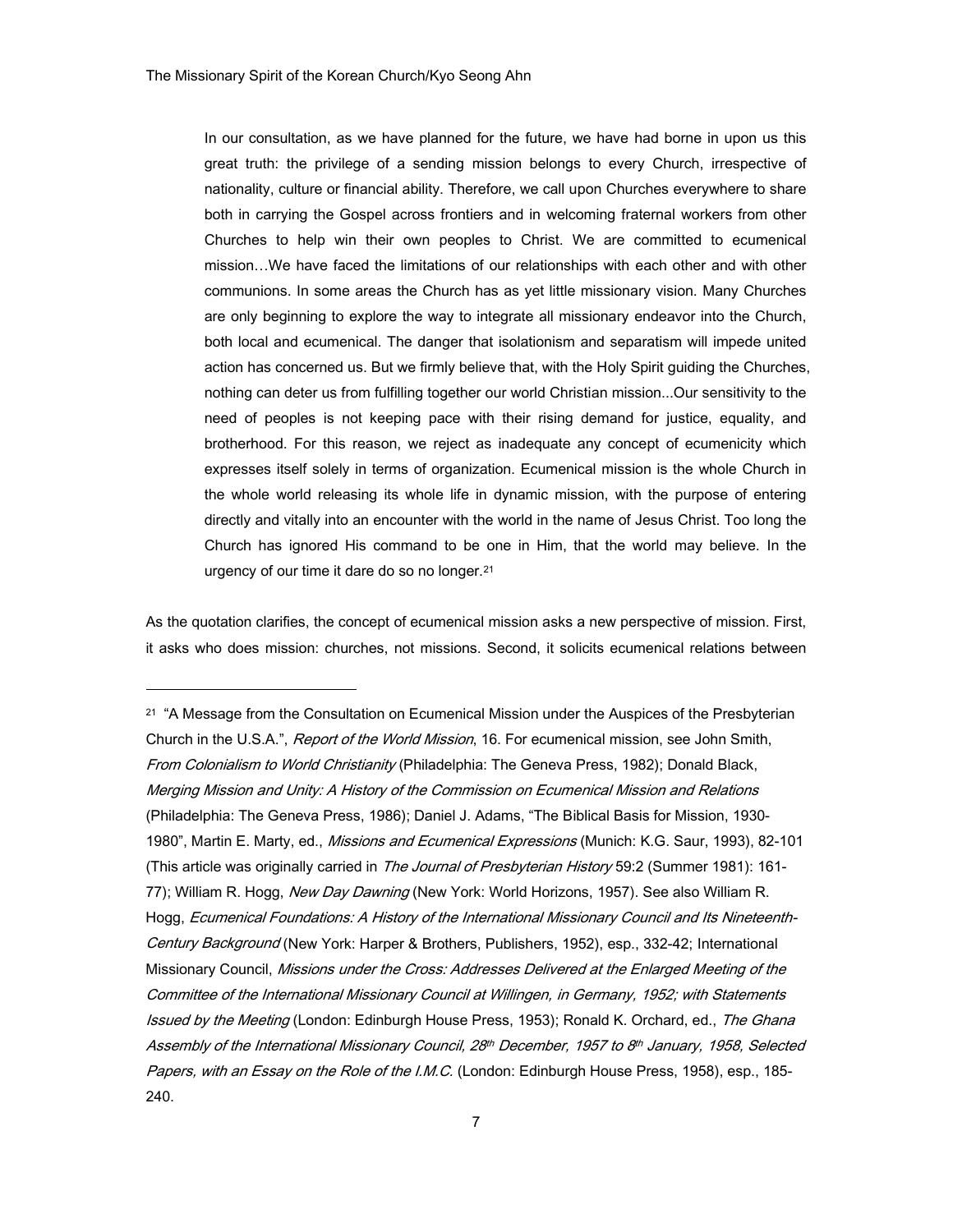churches, as a prerequisite for doing mission. Third, it requests the widening of the scope of mission, which means that you should give the world, not merely souls, serious consideration. It was in this context that new missiological jargon such as fraternal worker emerged.

 Asian churches were particularly enthusiastic about the concept of ecumenical mission. It is worth quoting how the Asian churches understood this new concept.

Under God, there has come to the churches of Asia a new understanding of the missionary nature of the Church and a new conviction about their privilege and responsibility within the Church's mission. This is the result of many factors. First, many sons and daughters of the churches in Asia have heard and responded to the call to missionary work outside their own lands, secondly, by this very fact the churches have been constrained to face up to their own responsibility as churches, to their share in the missionary calling. Also contributing to this new awareness has been the experience of the churches in Asia as they moved from the status of 'mission' to that of 'church', and from the arrangement of mission side by side with church to that of 'church in mission'.22

 It is not surprising, however, that not all missions and churches swept along on the tide of ecumenical mission. Indeed, the case was quite opposite. The conventional concept of world mission showed its staying power, and even the evangelicals attempted to turn the tables on the conciliar ecumenicals, by establishing an evangelical ecumenical network. It is against this historical background that the Berlin and Lausanne Congress came into being in 1966 and 1974, respectively.23 How, then, did the Korean Church do mission during the period under consideration?

 Although it did mission in the context of ecumenical mission, the Korean Church did not fully understand the implication of ecumenical mission. The reason is that the Korean Church, particularly the PCK, was divided over the issue of ecumenism, and most of the Korean churches detached themselves from the ecumenical movement, especially the World Council of Churches (WCC). On the other hand, the Korean Church began to side with the new evangelical missionary and ecumenical

<sup>&</sup>lt;sup>22</sup> "Asian Missions", *The International Review of Missions*, 211 (July 1964): 318-27; quotation, 318. <sup>23</sup> See Carl F.H. Henry and W. Stanley Mooneyham, eds., *One Race, One Gospel, One Task: World* Congress on Evangelism, Berlin 1966, Official Reference Volumes: Papers and Reports, Vols. I & II (Minneapolis: World Wide Publications, 1967); J. D. Douglas, ed., Let the Earth Hear His Voice: International Congress on World Evangelization, Lausanne, Switzerland: Official Reference Volume: Papers and Responses (Minneapolis: World Wide Publications, 1975); John Stott, The Lausanne Covenant – An Exposition and Commentary, Lausanne Occasional Papers 3 (Wheaton: Lausanne Committee for World Evangelization, 1975); W. Stanley Mooneyham, ed., Christ Seeks Asia: Official Reference Volume, Asia-South Pacific Congress on Evangelism, Singapore, 1968 (Hong Kong: rock House, 1969).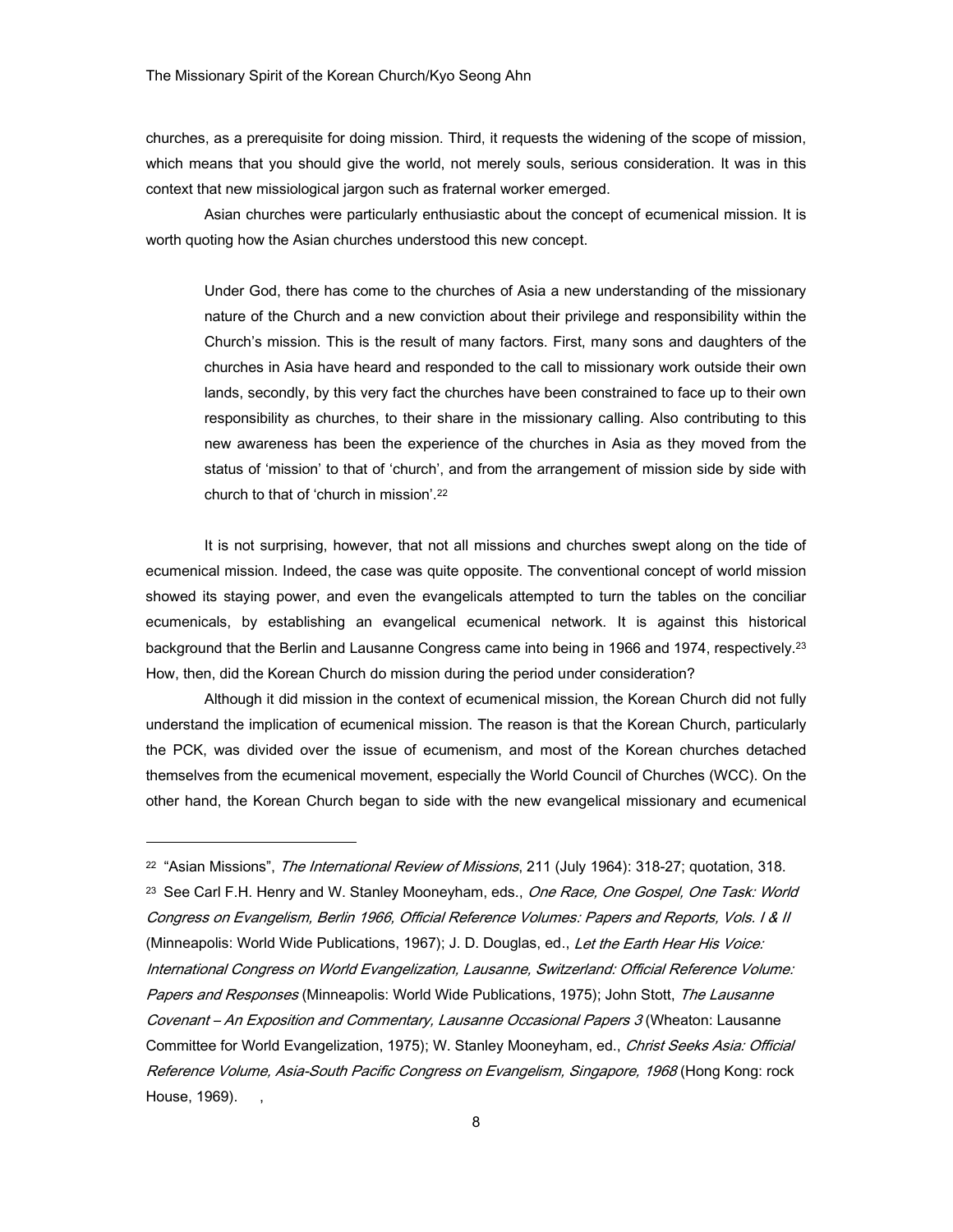movement such as the above-mentioned Berlin and Lausanne Congress.

Scholars in general deem that for the Korean missionary movement the period under consideration was a period of depression or stagnation. In terms of number and scale, it may be said so. It must be remembered, however, that missionary works done during this period were of very great significance. In this period, the PCK (the PCK Tonghap, after the church division in 1959)<sup>24</sup> once again played a main role of the missionary movement. The reason is that except for the PCK Tonghap, most of the Korean Presbyterian churches struggled to recover from the birth pangs of new denominations. The Korean Methodist Church (hereafter the KMC) vicariously participated in mission in 1961, by authorizing missionaries to Pakistan sent by an affiliated mission school called Ewha Women's University. Other Korean churches were busy surviving the post-bellum devastation.

Take the case of the PCK again. First, in the aftermath of the Korean War, the PCK sent its missionaries to Thailand in 1955. At first, the PCK planned to send missionaries to Indonesia according to the conventional concept of mission. How, then, was the plan changed? The years of the 1950s saw the birth of numerous ecumenical bodies such as the Asian Council of Ecumenical Mission (ACEM) and the East Asia Christian Conference (EACC, the precedent of the Christian Conference of Asia, CCA).<sup>25</sup> It was at the ACEM meeting that the PCK decided to send missionaries to Thailand as a way of missionary partnership among Asian churches. Although the PCK and its missionaries participated in this new kind of mission, they were slow to, or hesitated to, appreciate ecumenical mission. Such attitude inhibited the development of ecumenical mission in the Korean Church, particularly the PCK. It is no exaggeration to say that some of the inveterate maladies of the Korean missionary movement such as individualistic tendency can trace their roots back to the underdevelopment of ecumenical mission in this period.

Second, according to the concept of ecumenical mission, the PCK sent a missionary to the U.S.A. in 1957. As Hogg suggests, "From what began as inter-church aid with emphasis primarily upon physical assistance, there has evolved a partnership in evangelism."26 This kind of missionary symbolizes the fact that mission is no more a unilateral movement from West to non-West and that mission is a mutual learning process. Nowadays this kind of missionary reemerges again in the context of globalization, especially mission to Europe.

 Third, the PCK also began to send missionaries in various capacities. Although the PCK missionaries fell into two categories, cross-cultural missionaries and overseas evangelist ministers for Korean diasporas, it has gradually become difficult to draw a boundary between them.

-

<sup>&</sup>lt;sup>24</sup> The PCK was divided into four major groups in the 1950s: PCK Koshin, PROK, PCK Hapdong (or GAPCK), and PCK Tonghap (or simply PCK). The sub-divisions of the Korean Presbyterian Church, mainly within the PCK Hapdong (GAPCK), still continue.

<sup>&</sup>lt;sup>25</sup> See Hogg, New Day Dawning, 25-27; K.H. Yap, From Prapat to Colombo: History of the Christian Conference of Asia (1957-1995) (Hong Kong: CCA, 1995).

<sup>&</sup>lt;sup>26</sup> Hogg, New Day Dawning, 16-21; quotation, 18.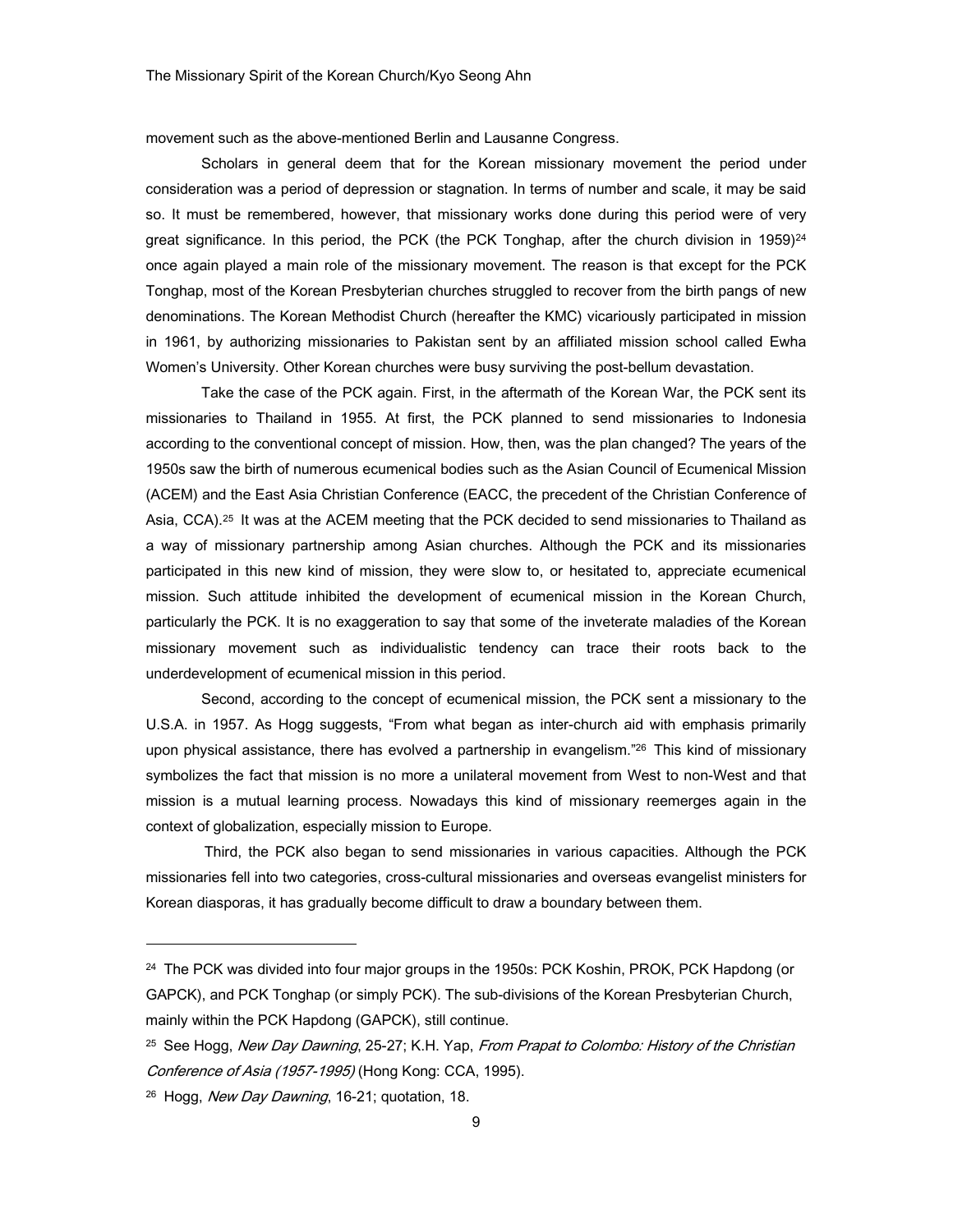While the development of ecumenical mission was arrested, the evangelical missionary movement was beginning to take root. Some of the Korean mission leaders such as the Rev. Kyung-Chik Han and Dr. Helen Kim found this movement congenial to one of the cherished ideas of the Korean Church, evangelism.27 Furthermore, young mission leaders such as David J. Cho called attention to the importance of the non-Western missionary movement, especially non-Western missions, showing strong inclination towards conventional concept of mission.28

# 4) Since the 1980s<sup>29</sup>

-

In the last quarter of the twentieth century, the Korean Church found that conditions were very favorable for starting world mission in a massive scale: first, the national evangelization movement gradually developed into the world missionary movement, fostering the missionary spirit, on the one hand, and equipping the Korean Church with the evangelical missionary perspectives which mainly emphasized evangelism, on the other; second, the liberalization policy of overseas travel and remittance of the government, together with economic growth, enabled the Koreans to fan out into the uttermost part of the world. This meant the rise of the Korean Church as a young but remarkable missionary force.

In 1979, Korean missionaries finally totaled one hundred and this signaled the breakthrough of the Korean missionary movement. Soon after that year, the number of Korean missionaries began to soar. According to Timothy Lee, the Korean Church even felt that Korea was "not only a chosen but the final redeemer nation",30 which may be said to be a Koreanized "manifest destiny". At any rate, it is said that the number of Korean missionaries was flying over twenty thousands in 2009. At a conservative estimate, the Korean Church (58 denominational mission boards and 217 interdenominational missionary societies) sent 19,413 missionaries into 168 countries in 2008.31

- "Hanguggyohoe Haeoeseongyoui Yeondaegijeog Jomyeong, 1974 Nyeon Buteo 2009 Nyeon Ggaji
- [A Chronological Review of the Overseas Mission of the Korean Church, from 1974 to 2009]",

- 30 Timothy S. Lee, "Born-again in Korea: The Rise and Character of Revivalism in (South) Korea, 1885-1988" (Unpublished Ph.D. Dissertation, University of Chicago, 1996), 223.
- 31 Seung-Sam Kang, "Gwondueon: Hanguggyohoe Seongyosa Pasong Research Hyeonhwang

<sup>&</sup>lt;sup>27</sup> It is important to note that both the Berlin and Lausanne Congress highlighted the issue of evangelism or evangelization.

<sup>&</sup>lt;sup>28</sup> See David J. Cho, ed., New Forces in Missions: the Official Report of the All-Asia Mission Consultation, Seoul '73 and the Inaugural Convention of the Asia Missions Association, 1975 (Seoul: East-West Center for Missions Research & Development, 1976).

<sup>29</sup> For the Korean missionary movement in the period under consideration, see Yong Cho,

<sup>(</sup>Unpublished Paper Prepared for the Tokyo 2010 Pre-consultation, Bangju Church, Seoul, March 20, 2010) (in Korean).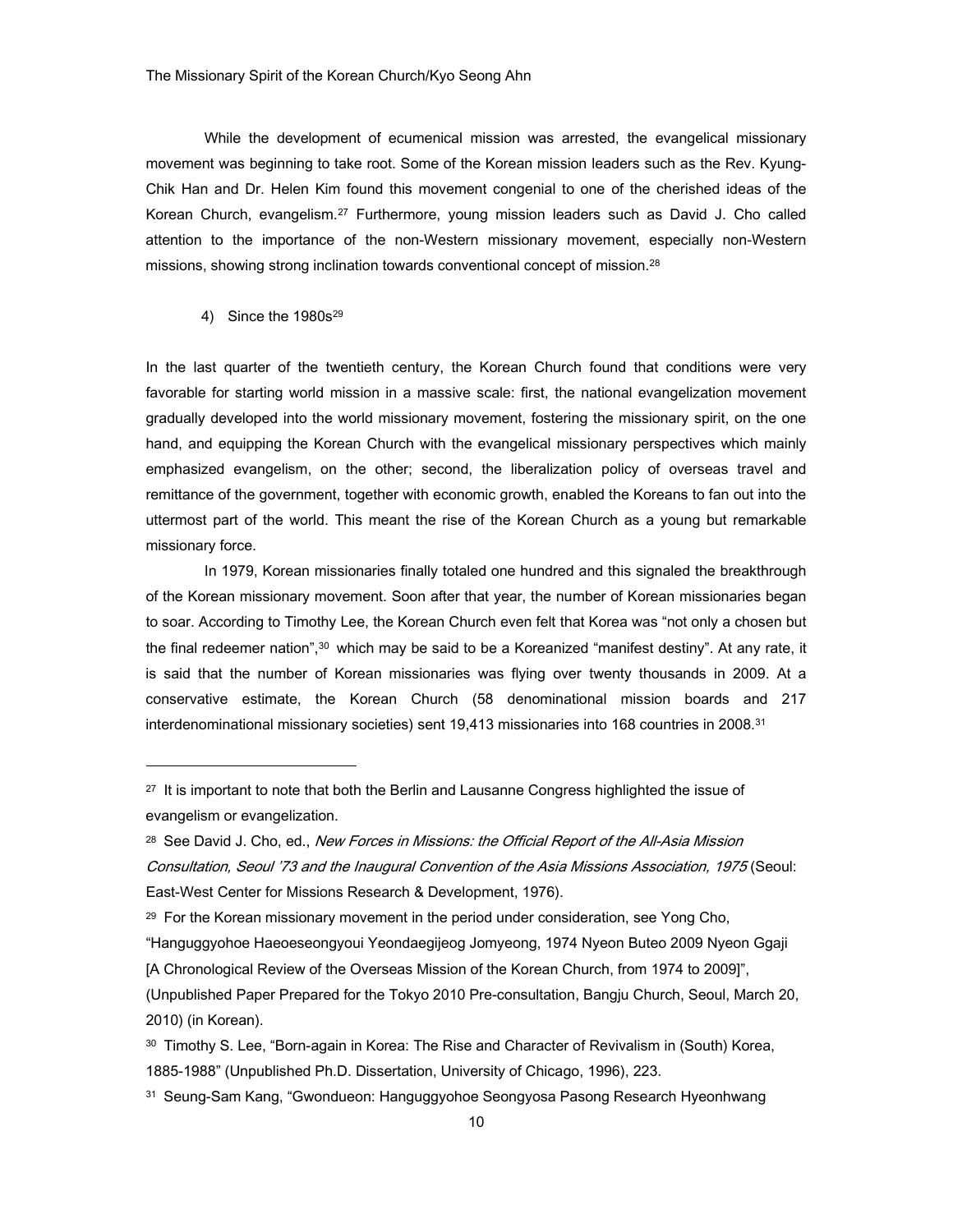Not surprisingly, in the turn of the century, it is said that the Korean Church was promoted from the status of an important missionary force to that of the representative non-Western missionary force. In other words, the Korean Church has been asked to be a missionary leader, not merely a missionary force. Indeed, Andrew Walls regarded the Korean Church as a new leader of the world missionary movement, and G. J. Schwartz deemed that Korea became one of the countries which were rich in missionary resource.<sup>32</sup> However, to meet such demand, it is necessary for the Korean Church to upgrade its missionary thought and practice.

Nowadays scholars began to doubt the way of doing mission of the Korean Church. Suffice to quote a couple of issues: individualistic tendency<sup>33</sup>, cultural blindness<sup>34</sup>, Koreanization<sup>35</sup>, and the danger of mission by the affluent<sup>36</sup>. In this sense, the Korean Church as a missionary church can be said to be standing at an important crossroads in the history of its missionary movement: whether it can continue to be an authentic missionary church or not.

Meanwhile, the Korean Church faced new challenges for world mission. First, the evangelicals belatedly came to emphasize the importance of partnership in mission. They were eager for developing various evangelical missionary networks. For instance, the National Consultation of World Evangelization (NCOWE) began in 1990, and the Korean World Missions Association (KWMA), an umbrella organization, also started in the same year. $37$  It is necessary to recognize the contribution

[Preface: The Present Situation of the Research on the Sending of Missionaries of the Korean Church]", Korea Missions Quarterly 8/3 (Spring 2009): 4-19; quotation, 5 (in Korean).

32 Andrew F. Walls, The Cross-cultural Process in Christian History: Studies in the Transmission and Appropriation of Faith (Maryknoll: Orbis Books, 2002), 45; G.J. Schwartz, When Charity Destroys Dignity: Overcoming Unhealthy Dependency in the Christian Movement (Lancaster, Pe.: World Mission Associates, 2007), 2, 45, 48.

33 H.G. Underwood, "[The Korean Church]", Kidokongbo, Feb., 24, 2001.

-

<sup>34</sup> S.W. Sunquist, "Asian Mission to Asians", C.E. Cole, ed., *Christian Mission in the Third Millennium* (New York: General Board of Global Ministries, the United Methodist Church, 2004), 39. 35 Jong-Pyo Lim, "21 Segileul Dojeonhaneun Haninseongyosaui Daecheo [The Aptituded of the Korean Missionary Challenging the Twenty-first Century]", Jong-Pyo Lim, ed., Hangugseongyoui Banseonggwa Geu Junbi [The Reflection and Preparation of the Korean World Mission] (Seoul: The Korean Missionary Leadership Development Conference, 1999), 176 (in Korean); Peter Penn, "Critical evaluation of recent developments in the Commonwealth of Independent States", Transformation 20/1 (Jan., 2003), 17.

<sup>36</sup> This question is particularly posed by national church leaders, not merely by scholars.

<sup>37</sup> For the recent history of the missionary cooperation of the Korean Church, especially NCOWE and KWMA, see Bo-Ae Jeong, "NCOWE V Gwangbeomwi Research Bogo [A Wide-Ranged Research Report for the NCOWE V]" (Unpublished Paper Presented at the 9<sup>th</sup> Forum for Korean Mission Leaders, Ganghwa Sungsan Jesus Town, November 3-5, 2009), 33-46; Kyo Seong Ahn,